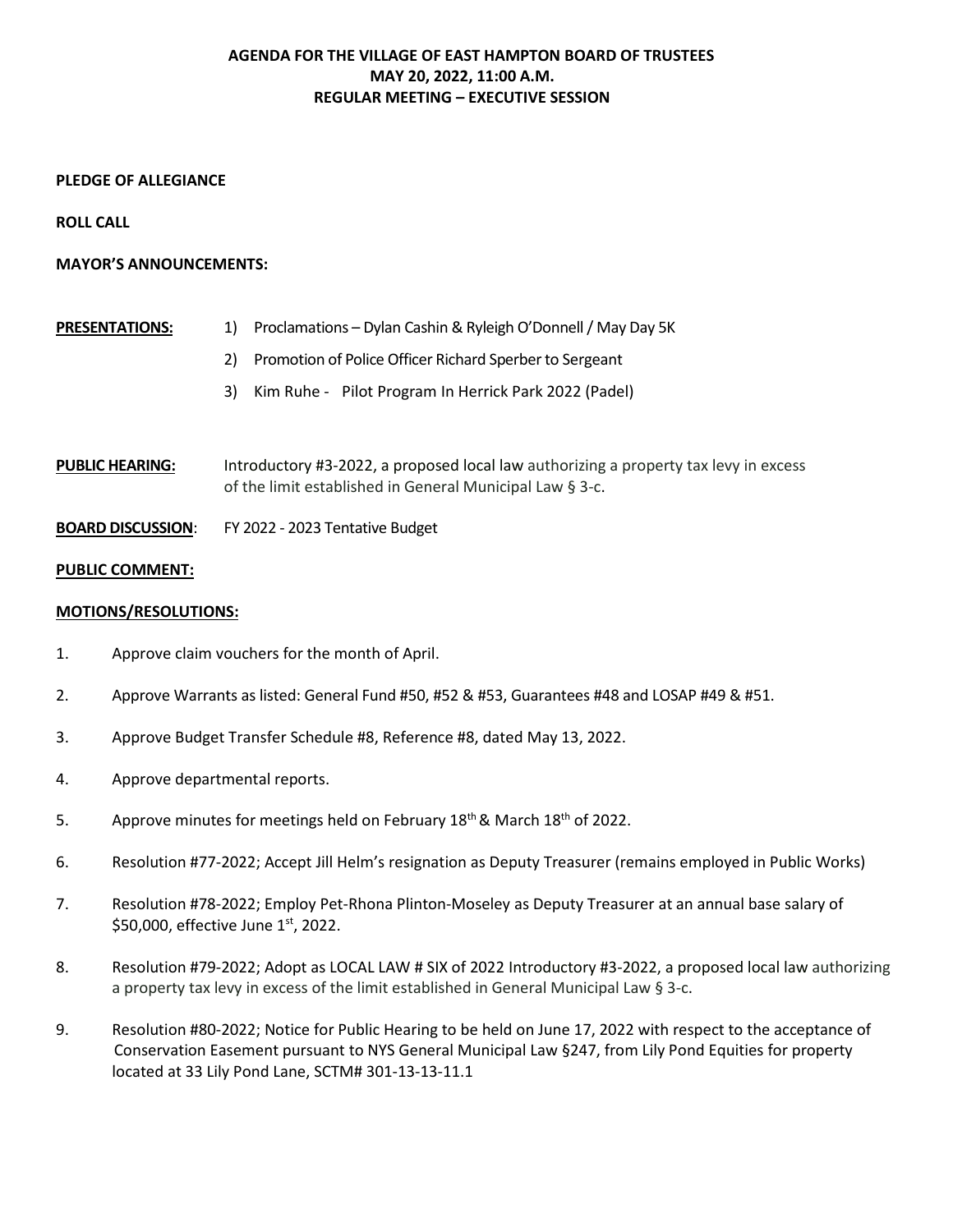- 10. Resolution #81-2022; Notice for a public hearing to be held on June 17, 2022 at 11:00 a.m. at the Emergency Services Building, One Cedar St., East Hampton, NY, or via video-conferencing if necessary, at which time all persons interested will be heard, for the 2022-2023 Budget. *(If hearing is held via video conference and published by Local TV, Inc./Channel 20/22 LTV – public access; Call in will be available*.)
- 11. Resolution #82-2022; Approve the East Hampton Union Free School District's temporary use of the Town Village Joint Fuel Facility.
- 12. Resolution #83-2022; Approve the contract with Fundamental Business Service, Inc. to provide professional services for fines & penalty collection for the Town & Village.
- 13. Resolution #84-2022; Approve the 1-year contract extension with Landscape Details for landscape maintenance services at the Home Sweet Home Museum (no increase).
- 14. Resolution #85-2022; Approve the School Bus Stop Arm Program Agreement with Suffolk County.
- 15. Resolution #86-2022; Notice to Bidders for the Herrick Park Improvements Phase I Project, with the bid opening to be held on July 19, 2022 at 2:00 pm at Village Hall.
- 16. Resolution #87-2022; Notice to Bidders for the Dominy Shops Phase II Project, with the bid opening to be held on June 28, 2022 at 2:00 p.m. at Village Hall.
- 17. Resolution #88-2022; Notice to Bidders for the Dominy Shops Site Work, with the bid opening to be held on June 28, 2022 at 2:00 p.m. at Village Hall.
- 18. Resolution #89-2022; Notice to Bidders for the lease of Sea Spray Cottage Unit #1, with the bid opening to be held Monday, June 13, 2022 at 2:00 pm.
- 19. Resolution #90-2022; Notice to Bidders for Home Sweet Home roof and building repairs, with the bid opening to be held on July 5, 2022 at 2:00 p.m. at Village Hall.
- 20. Resolution #91-2022; Accept the \$596,900 bid received from Carter-Melence for the Herrick Park Bathroom Renovation Project, as per the April  $14<sup>th</sup>$  bid specifications. (to be paid from the Capital Reserve)
- 21. Resolution #92-2022; Promote Police Officer Richard Sperber to Sergeant, effective June 1, 2022, at a starting salary of \$161,184.92 *(as per Chief Tracey's May 6th memo)*
- 22. Resolution #93-2022; Employ David Hansen as Full-Time Police Officer, effective June 1, 2022, at a starting salary of \$101,329.40 *(as per Chief Tracey's May 6th memo)*
- 23. Resolution #94-2022; Employ Christian Londono as Full-Time Police Officer, effective June 16, 2022, at a starting salary of \$ 59,037.30 (*as per Chief Tracey's May 16thmemo*)
- 24. Resolution #95-2022; Authorize the Mayor to execute Separation Agreement with Police Chief Michael Tracey, retirement date effective February 29, 2024.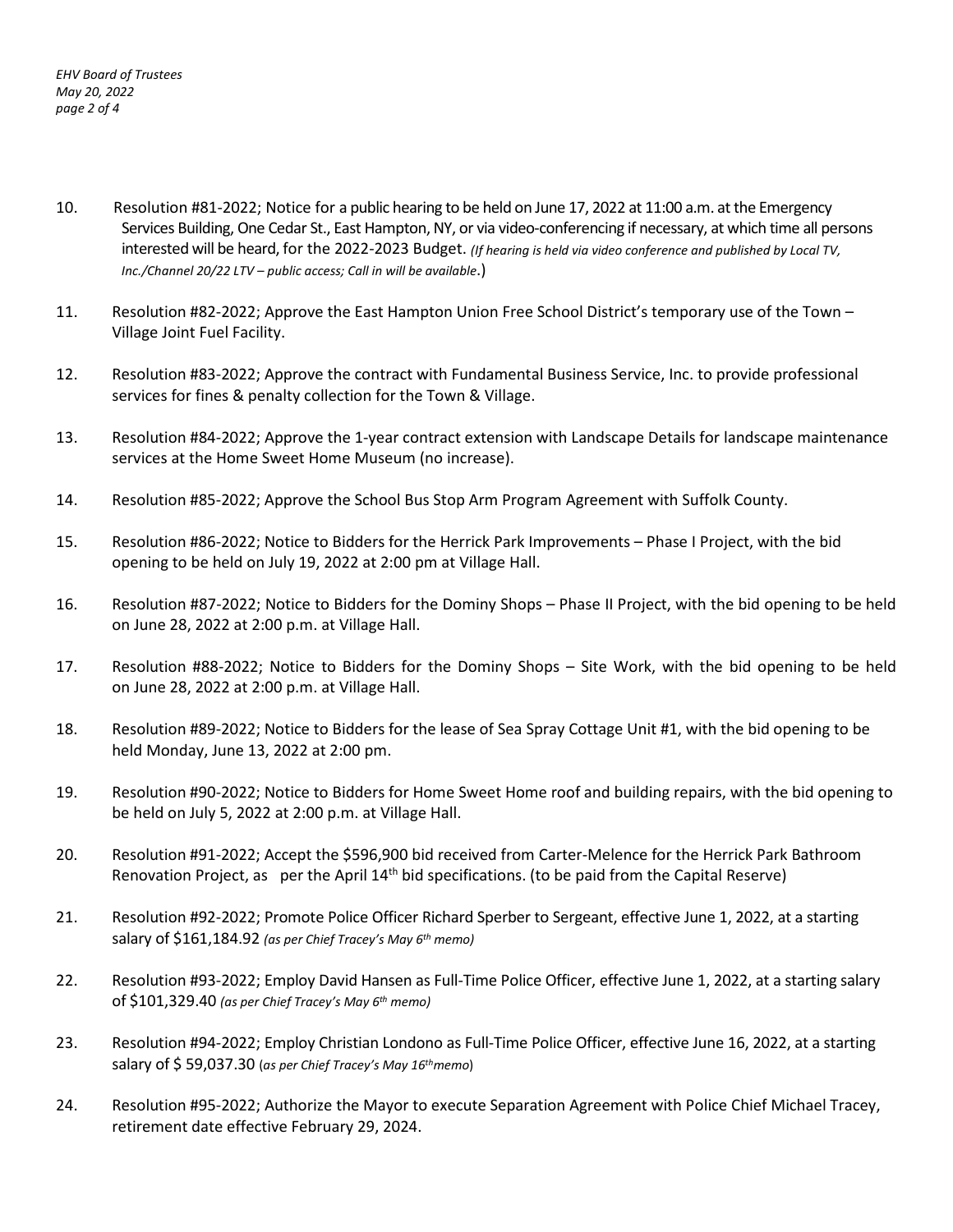*EHV Board of Trustees May 20, 2022 page 3 of 4* 

- 25. Resolution #96-2022; Employ Jean Pierre and Alexis Martinez as part-time Dept of PublicWorks Laborers at \$25.50 per hour, effective June 1, 2022.
- 26. Resolution #97-2022; Employ seasonal beach staff: Andrew Camacho & Madeleine Mahmouzian as attendants at \$12.00 hourly, and Madison Jones as lifeguard Lt. effective May 15, 2022 *(as per April 26th & May 7th from D. Smith)*
- 27. Resolution #98-2022; Approve \$1 hourly rate increase for lifeguards Emma Silvera to \$19.50 and Kevin Bunce to \$18.50 *(as per May 16th e-mail from D. Smith)*
- 28. Resolution #99-2022; Employ 2022 Seasonal Traffic Control Specialists & Traffic Control Officers *(as per Chief Tracey's May 13th& 17th memos)*
- 29. Resolution #100-2022; Employ 2022 Seasonal Police Officer Matthew Griffiths @ \$23.50 hourly. *(as per Chief Tracey's May 13th memo)*
- 30. Resolution #101-2022; Employ 2022 Seasonal Paramedics, EMT's and Critical Care EMT's *(as listed in Chief Tracey's May 13th memos)*
- 31. Resolution #102-2022; Employ Nancy Guarde and Victoria Field at \$15.00 hourly as Hook Mill tour guides.
- 32. Resolution #103-2022; Designating polling place, hours, appointing 4 election inspectors for the June 21, 2022 election.
- 33. Resolution #104-2022; Approve the \$4,026.73 proposal received from Outdoor Lighting Prospectives to repair the lighting on the windmill arms/blades.
- 34. Resolution #105-2022; Deem surplus and approve the sale (online by Auctions International) of 19 trash cans & 25 tops as listed in May 6<sup>th</sup> memo from Beach Manager Drew Smith.
- 35. Resolution #106-2022; Deem surplus and approve the sale (online by Auctions International) of assorted vehicles, equipment, parts and miscellaneous listed in D. Collins May  $6<sup>th</sup>$  memo
- 36. Resolution #107-2022; Deem as surplus and approve the sale (online by Auctions International) of 2012 Ford Escape (vin# 1FMCU5K3XCKB05834) and 2015 Chevy Tahoe (vin# 1GNSK3EC5FR527034) *(as per May 6th & May 13th memos from Chief Tracey)*
- 37. Resolution #108-2022; concerning erroneous real estate taxes paid and refund in the amount of \$1,413.90 due to the Devon & Stacey Fredericks to representatives Aventine Properties, LLC. (re: SCTM# 301-15-1-2).
- 38. Resolution #109-2022; Approve the \$7,828 purchase of one 2022 Polaris Sportsman ATV as per Beach Manager's May 13<sup>th</sup> memo.